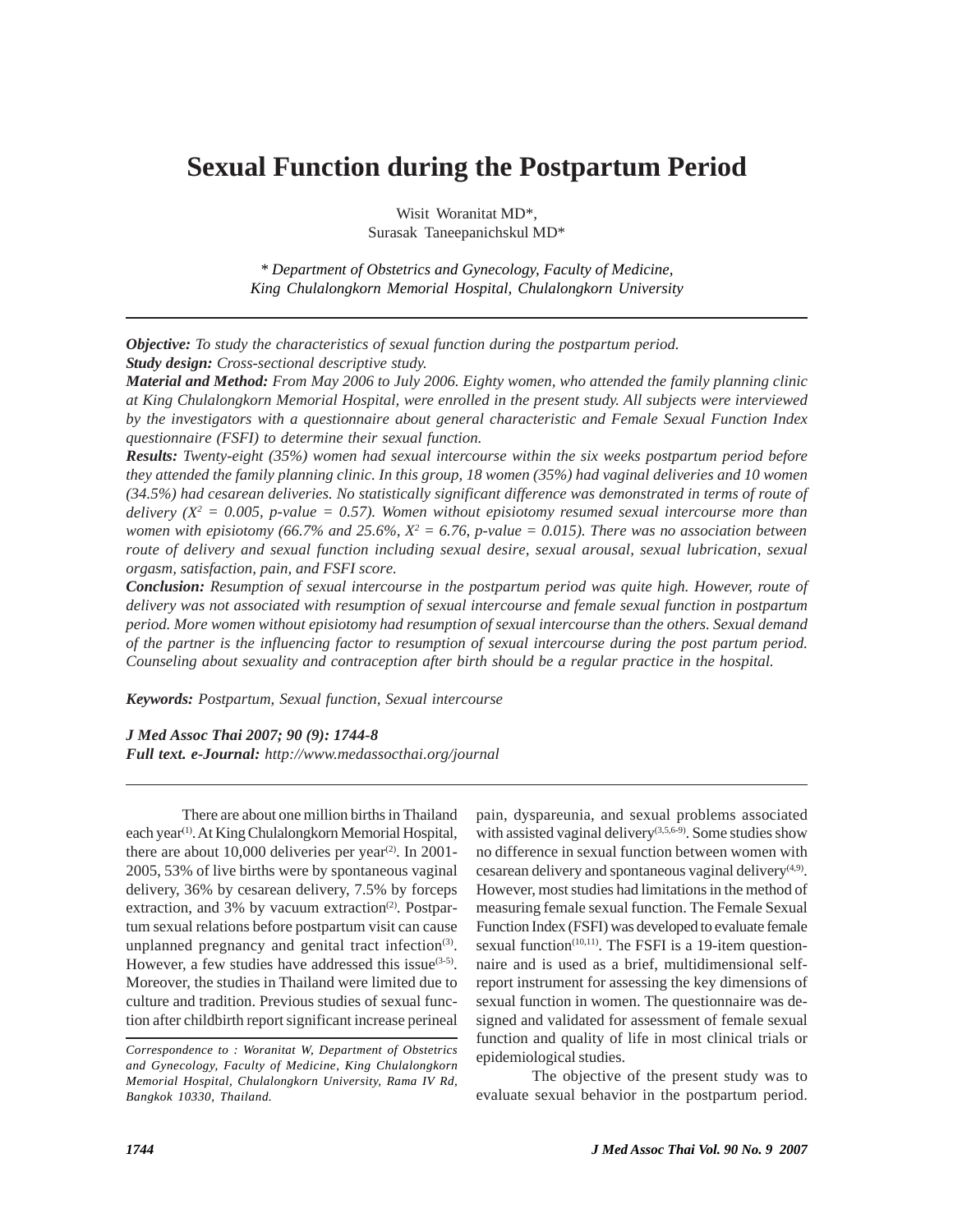Postpartum sexuality such as resumption of sexual intercourse, sexual function score by using FSFI questionnaire and factors associated with sexual intercourse were investigated.

### **Material and Method**

The present study was a cross-sectional descriptive study. Women were recruited from the Family Planning Clinic King Chulalongkorn Memorial Hospital from May 2006 to July 2006. Participants were selected randomly from scheduled postpartum visits. The proposal and questionnaires were reviewed and approved by the ethical committee of the faculty of medicine, Chulalongkorn University. Sample size was calculated after pilot study was done with this formula:

 $N = Z<sup>2</sup>P(1-P)/D<sup>2</sup>$ 

 $N = 62$ 

Add 20% for loss follow  $up = 80$ samples

Healthy postpartum women between the ages of 18 and 45 years old were eligible to participate. Postpartum period was defined as time during after birth to six weeks postpartum. Exclusion criteria were sexual dysfunction prior pregnancy, medical illness or disease, and patient refusal to participate. Enrolled women completed the questionnaires by themselves regarding demographic data, delivery data, and sexual function in the postpartum period.

#### *Statistical analysis*

All data were analyzed by using statistical package, SPSS version 13.0. The general characteristics were demonstrated by mean, standard deviation, and percentage. Chi-square test was used to compare route of delivery to outcomes. Unpaired t-test for comparing FSFI score between vaginal delivery and Cesarean section was also used. Statistical significance was attained with a p-value  $< 0.05$  and 95% confidence interval (CI) that did not include 1.

#### **Results**

Eighty women, who attended postpartum check up at the family planning clinic King Chulalongkorn Memorial Hospital, were recruited between May 2006 and July 2006. All were asked to complete the questionnaires by themselves after an explanation by the investigators. The demographic characteristics of the women are shown in Table 1. The mean age was  $27.87 \pm 5.64$  years. Most women (43.8%) finished secondary school, 45% of women were housewives and their income was 10,000-20,000 baht per month (36.3%). Fifty-one cases (63.8%) were delivered by vagi-

|         | <b>Table 1.</b> Demographic characteristics of postpartum |  |
|---------|-----------------------------------------------------------|--|
| mothers |                                                           |  |

| Variables                                   | Postpartum women<br>$(n = 80)$ |  |  |
|---------------------------------------------|--------------------------------|--|--|
|                                             |                                |  |  |
| Age (years)                                 | $27.87 \pm 5.64$               |  |  |
| Education                                   |                                |  |  |
| Primary school                              | 19 (23.8%)                     |  |  |
| Secondary school                            | 35 (43.8%)                     |  |  |
| Diploma                                     | 10(12.5%)                      |  |  |
| Bachelor's degree                           | 16 (20%)                       |  |  |
| Occupation                                  |                                |  |  |
| Government                                  | $1(1.3\%)$                     |  |  |
| Employee                                    | $2(2.5\%)$                     |  |  |
| Housewife                                   | 36 (45%)                       |  |  |
| Other                                       | 41 (51.3%)                     |  |  |
| Income (Baht/month)                         |                                |  |  |
| < 10,000                                    | 17 (21.3%)                     |  |  |
| 10,000-20,000                               | 29 (36.3%)                     |  |  |
| 20,000-30,000                               | 18 (22.5%)                     |  |  |
| > 30,000                                    | 16(20%)                        |  |  |
| Route of delivery                           |                                |  |  |
| Vaginal delivery                            | 51 (63.8%)                     |  |  |
| Spontaneous delivery                        | 41 (51.3%)                     |  |  |
| Forceps extraction                          | $7(8.8\%)$                     |  |  |
| Vacuum extraction                           | $3(3.8\%)$                     |  |  |
| Cesarean delivery                           | 29 (36.3%)                     |  |  |
| Resumption of sexual intercourse            |                                |  |  |
| No                                          | 52 (65%)                       |  |  |
| Yes                                         | 28 (35%)                       |  |  |
| Episiotomy in vaginal delivery ( $n = 51$ ) |                                |  |  |
| N <sub>0</sub>                              | 12 (23.5%)                     |  |  |
| Yes                                         | 39 (76.5%)                     |  |  |

nal delivery, 41 (51.3%) terminated by spontaneous delivery, seven (8.8%) with forceps extraction, three (3.8%) with vacuum extraction, and 29 (36.3%) were delivered by cesarean delivery. The women, who had vaginal delivery, got an episiotomy in 39 cases (76.5%). Twenty-eight cases (35%) of mothers had sexual intercourse during the postpartum period.

Table 2 summarizes the association between route of delivery and resumption of sexual intercourse. No statistically significant difference between route of delivery and resumption sexual intercourse was founded  $(X^2 = 0.005 \text{ p-value} = 0.57, 95\% \text{ CI} = -0.2, 0.2)$ , but there was a statistically significant difference between episiotomy and resumption of sexual intercourse  $(X^2 = 6.76)$  $p$ -value = 0.015, 95% CI = 0.1, 0.7) as shown in Table 3. Women who did not have an episiotomy at vaginal delivery had resumed their sexual intercourse more than women who did have an episiotomy.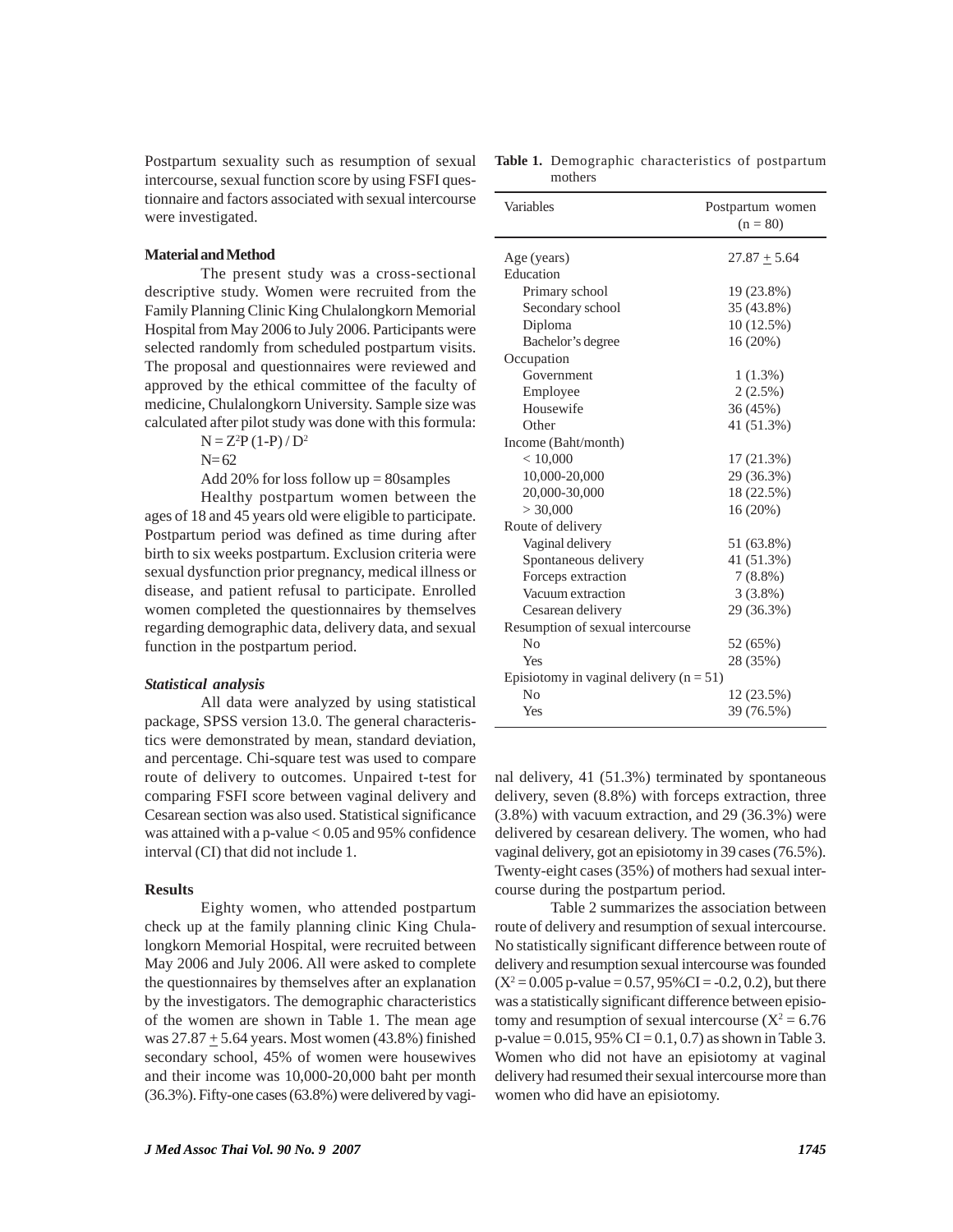|                   | Resumption sexual intercourse |     | Total |
|-------------------|-------------------------------|-----|-------|
|                   | No                            | Yes |       |
| Vaginal delivery  | 33                            | 18  | 51    |
| Cesarean delivery | 19                            | 10  | 29    |
| Total             | 52                            | 28  |       |

**Table 2.** Association between route of delivery and resumption of sexual intercourse

 $X^2 = 0.005$ , p-value = 0.57, 95% confidence interval = -0.2, 0.2

**Table 3.** Association between Episiotomy and resumption of sexual intercourse

|                                  | Resumption sexual intercourse |               | Total          |
|----------------------------------|-------------------------------|---------------|----------------|
|                                  | N <sub>0</sub>                | Yes           |                |
| Episiotomy<br>No<br>Yes<br>Total | 29<br>33                      | 8<br>10<br>18 | 12<br>39<br>51 |

 $X^2 = 6.76$ , p value = 0.015, 95% confidence interval = 0.1, 0.7

The present study showed that 28 women (35%) had sexual intercourse during the postpartum period (18 women of whom had a vaginal delivery and 10 women of whom had a cesarean delivery). There was no statistically significant difference of female sexual responses including sexual desire, sexual arousal, sexual lubrication, sexual orgasm, satisfaction, pain, total FSFI score between vaginal birth and cesarean section. The details are demonstrated in Table 4.

### **Discussion**

In human beings, various factors including

physical, biological, psychological, and social factors as well as pregnancy may influence sexual desire and libido<sup> $(10)$ </sup>. However, in the postpartum period, mothers are recommended to avoid sexual intercourse. Nevertheless, some women do not follow this advice. In the present study, 35% of postpartum women had resumption of sexual intercourse. The results of previous studies are similar to the present study<sup>(12)</sup>. The high frequency of sexual intercourse may be associated with the changes of attitude, beliefs, failure to follow medical advice, and sexual demand of the partner. Thus healthcare providers should be aware and stress the importance in their counseling and medical advice from the antepartum to postpartum period.

The data on route of delivery and postpartum sexuality were inconsistent. AM Connolly et al reported no statistically significant difference between route of delivery and resumption of sexual intercourse<sup>(12)</sup>. Lydon-Rochelle et al and Tala L et al also reported no significant difference of sexual intercourse between spontaneous vaginal delivery and cesarean delivery $(4,9)$ . In the present study, no statistically significant difference was found between vaginal delivery and cesarean section in resumption of sexual intercourse ( $X^2 = 0.005$ , p-value = 0.57, 95% CI = -0.2, 0.2). However, the present study demonstrated the effect of episiotomy on postpartum sexuality. It was shown that mothers without episiotomy had more sexual intercourse than mothers with episiotomy ( $X^2 = 6.76$ ,  $p-value = 0.015,95\% \ CI = 0.1,0.7.$ 

There are many studies about the association between sexual function in the postpartum period and route of delivery(3,5,6-9). All studies reported a difference in sexual function including dyspareunia, sexual problem, and perineal pain when they compared spontaneous vaginal delivery, Cesarean delivery and assisted vaginal delivery. However, the method of measurement

**Table 4.** Comparison of FSFI score between vaginal delivery and cesarean section

| Sexual function                                                    | Vaginal delivery<br>$(n = 18)$                                                                     | Cesarean section<br>$(n = 10)$                                                                     | p-value                                      | 95% CI                                                                                             |
|--------------------------------------------------------------------|----------------------------------------------------------------------------------------------------|----------------------------------------------------------------------------------------------------|----------------------------------------------|----------------------------------------------------------------------------------------------------|
| Desire<br>Arousal<br>Lubrication<br>Orgasm<br>Satisfaction<br>Pain | $3.50 + 1.07$<br>$4.08 + 1.07$<br>$3.28 + 0.52$<br>$3.84 + 0.46$<br>$4.91 + 0.90$<br>$4.73 + 1.02$ | $3.18 + 0.98$<br>$4.23 + 1.14$<br>$3.18 + 0.41$<br>$3.72 + 0.12$<br>$4.56 + 0.35$<br>$4.12 + 1.45$ | 0.70<br>0.83<br>0.98<br>0.44<br>0.16<br>0.22 | $-0.50, 1.17$<br>$-1.04, 0.75$<br>$-0.29, 0.49$<br>$-0.25, 0.49$<br>$-0.47, 1.17$<br>$-0.35, 1.57$ |
| $FSFI*$                                                            | $24.36 + 3.70$                                                                                     | $22.99 + 4.70$                                                                                     | 0.36                                         | $-1.96, 4.69$                                                                                      |

\* FSFI = female sexual function index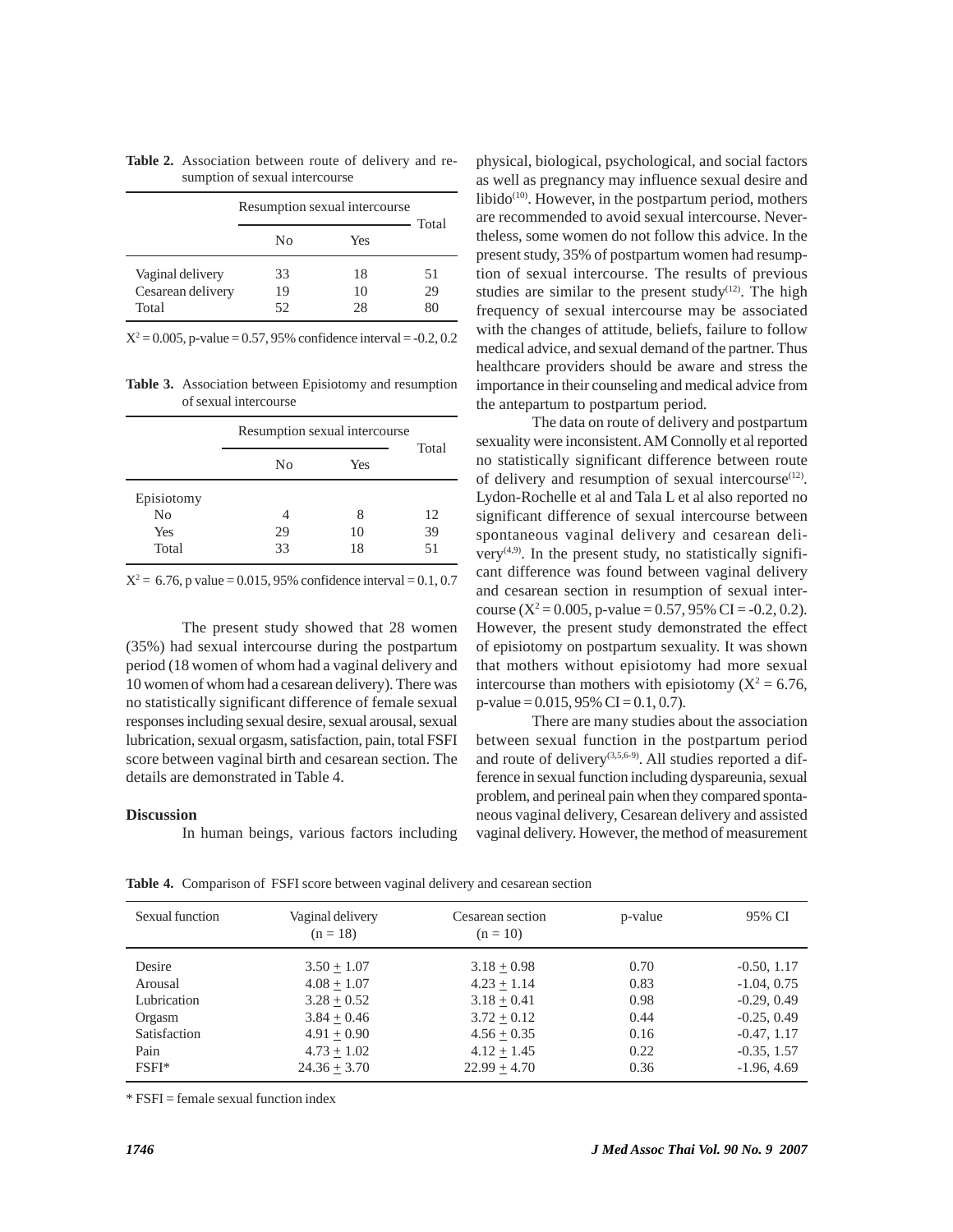did not completely evaluate all dimensions of sexual function. The present study was designed using FSFI score for the assessment of multidimensional female sexual function<sup>(10,11)</sup>. This method of sexual function evaluation is more accurate and practical in sexual health research. The result of the present study shows that vaginal delivery and Cesarean section are not different in terms of sexual desire, sexual arousal, sexual lubrication, sexual orgasm, satisfaction, pain, and FSFI score. However, the present study included assisted vaginal delivery in the vaginal delivery group due to small numbers of assisted vaginal birth. The present study does not elaborate on the effects of assisted vaginal delivery on sexual function. Further studies should recruit more cases of assisted vaginal delivery in order to evaluate its effect on sexual function.

In conclusion, the resumption of sexual intercourse in postpartum period was quite high. However, route of delivery was not associated with resumption of sexual intercourse and female sexual function score. The women without episiotomy resumed sexual intercourse sooner than the women with episiotomy. Sexual demand of the partner is the influential factor to resumption of sexual intercourse during the post partum period. It is recommended that counseling about sexuality and contraception after birth should be regular practice in the hospital before discharging mothers. This crucial practice should help to reduce the problems of mothers in the postpartum period such as unplanned pregnancy, and genital tract infection.

### **Acknowledgement**

The authors wish to thank the staff of the Family Planning Clinic for their support of the present study.

#### **References**

- 1. Prasartkul P. Population projection for development planning of the Thai children. Family Planning and Population 1998; 2:1-2.
- 2. Limpongsanurak S, Chaitongwongwatana S, Sirisup N, Tathsongchan R. Statistical report 2001- 2002. Department of Obstetrics and Gynecology,

Faculty of Medicine, King Chulalongkorn Memorial Hospital, Chulalongkorn University, The Thai Red Cross Society, Bangkok, Thailand.

- 3. Signorello LB, Harlow BL, Chekos AK, Repke JT. Postpartum sexual functioning and its relationship to perineal trauma: a retrospective cohort study of primiparous women. Am J Obstet Gynecol 2001; 184: 881-8.
- 4. Lydon-Rochelle MT, Holt VL, Martin DP. Delivery method and self-reported postpartum general health status among primiparous women. Paediatr Perinat Epidemiol 2001; 15: 232-40.
- 5. Barrett G, Pendry E, Peacock J, Victor C, Thakar R, Manyonda I. Women's sexual health after childbirth. BJOG 2000; 107: 186-95.
- 6. Thompson JF, Roberts CL, Currie M, Ellwood DA. Prevalence and persistence of health problems after childbirth: associations with parity and method of birth. Birth 2002; 29: 83-94.
- 7. Brown S, Lumley J. Maternal health after childbirth: results of an Australian population based survey. Br J Obstet Gynaecol 1998; 105: 156-61.
- 8. Glazener CM. Sexual function after childbirth: women's experiences, persistent morbidity and lack of professional recognition. Br J Obstet Gynaecol 1997; 104: 330-5.
- 9. Hicks TL, Goodall SF, Quattrone EM, Lydon-Rochelle MT. Postpartum sexual functioning and method of delivery: summary of the evidence. J Midwifery Womens Health 2004; 49: 430-6.
- 10. Oranratanaphan S, Taneepanichskul S. A double blind randomized control trial, comparing effect of drospirenone and gestodene to sexual desire and libido. J Med Assoc Thai 2006; 89(Suppl 4): S17-22.
- 11. Rosen R, Brown C, Heiman J, Leiblum S, Meston C, Shabsigh R, et al. The Female Sexual Function Index (FSFI): a multidimensional self-report instrument for the assessment of female sexual function. J Sex Marital Ther 2000; 26: 191-208.
- 12. Connolly A, Thorp J, Pahel L. Effects of pregnancy and childbirth on postpartum sexual function: a longitudinal prospective study. Int Urogynecol J Pelvic Floor Dysfunct 2005; 16: 263-7.